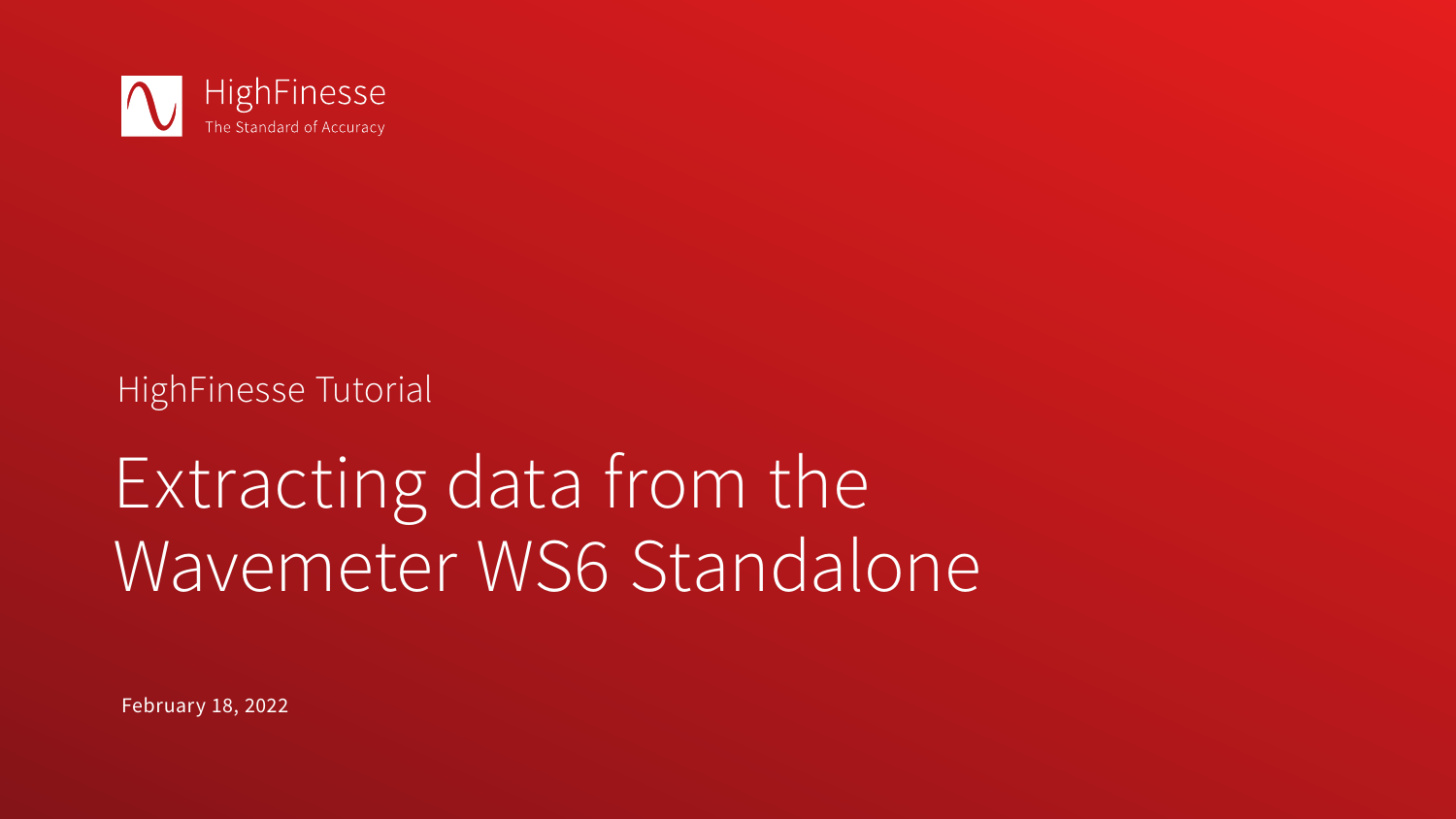Make sure the proper version of Visual C++ Redistributable for Visual Studio for your operating system is installed. You can download it here: https://support.microsoft.com/en-us/help/2977003/the-latest-supported-visual-c-downloads

Then please run the vc\_redist.x64.exe (vc\_redist.x86.exe for 32 bit).

Important notice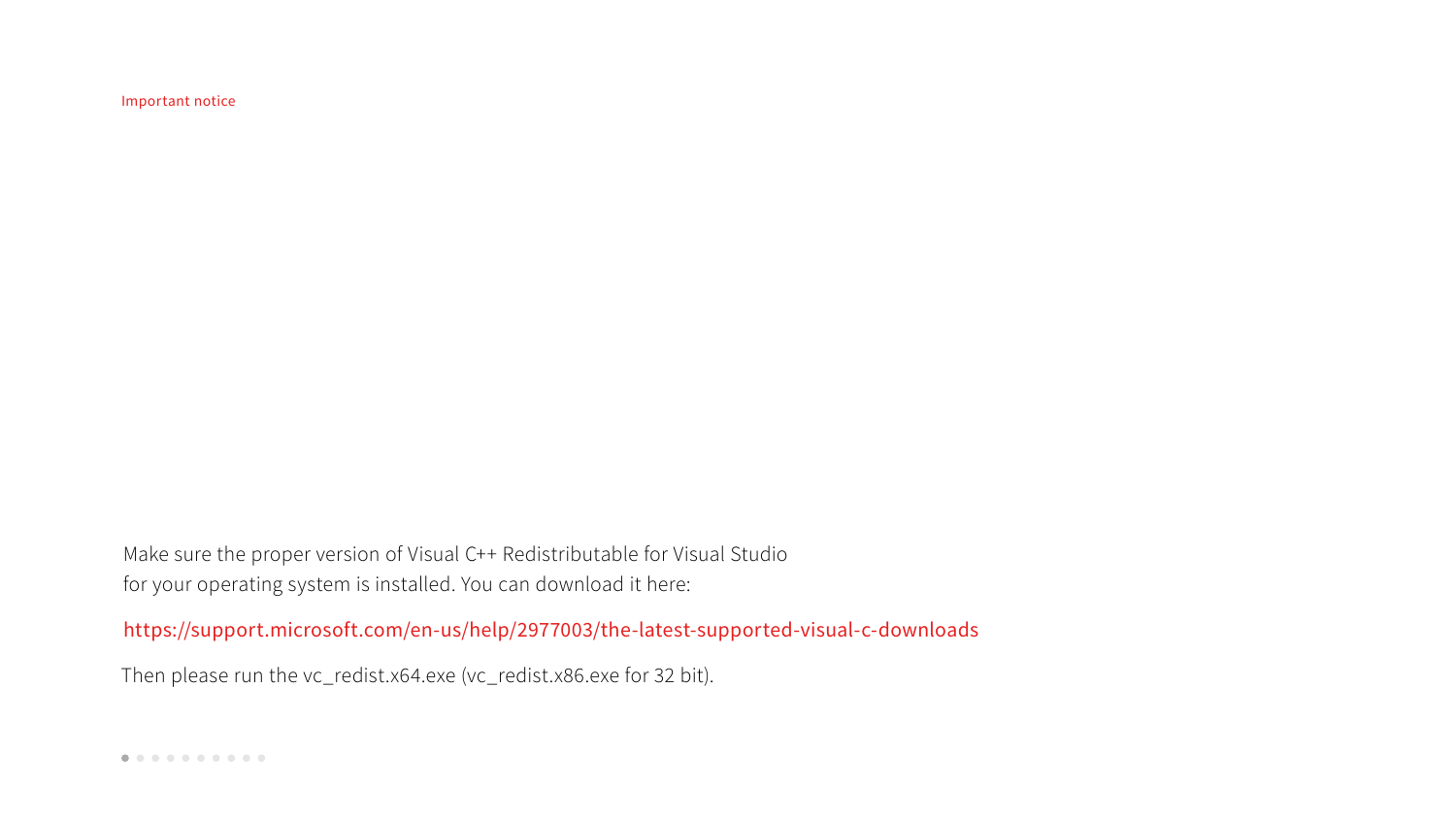This tutorial shows you how to …

… extract data from the HighFinesse Wavemeter WS6 Standalone using the HighFinesse NetGUI and LongTerm application.

### Overview Related topics

How to …

… use your own code to access a HighFinesse wavemeter.

HighFinesse Tutorial HighFinesse NetAccess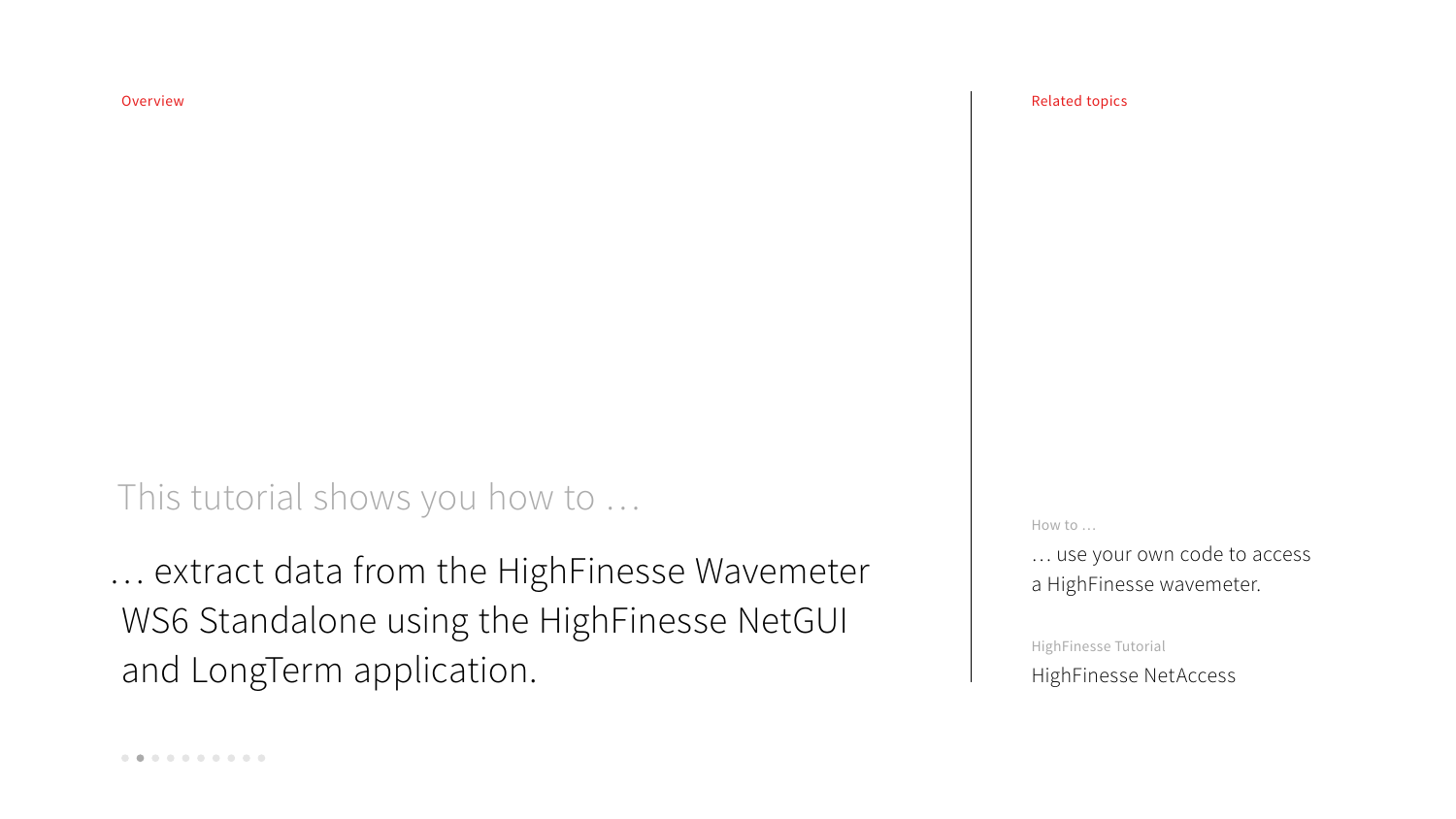

Connect the wavemeter to the Network.

Standalone wavemeter

Connect the USB stick with the HighFinesse Standalone Accessories to your computer.

If you have lost the USB stick download the files using the link below:

https:// www.highfinesse-downloads.com/ download/ 6mcxfh5nw96w

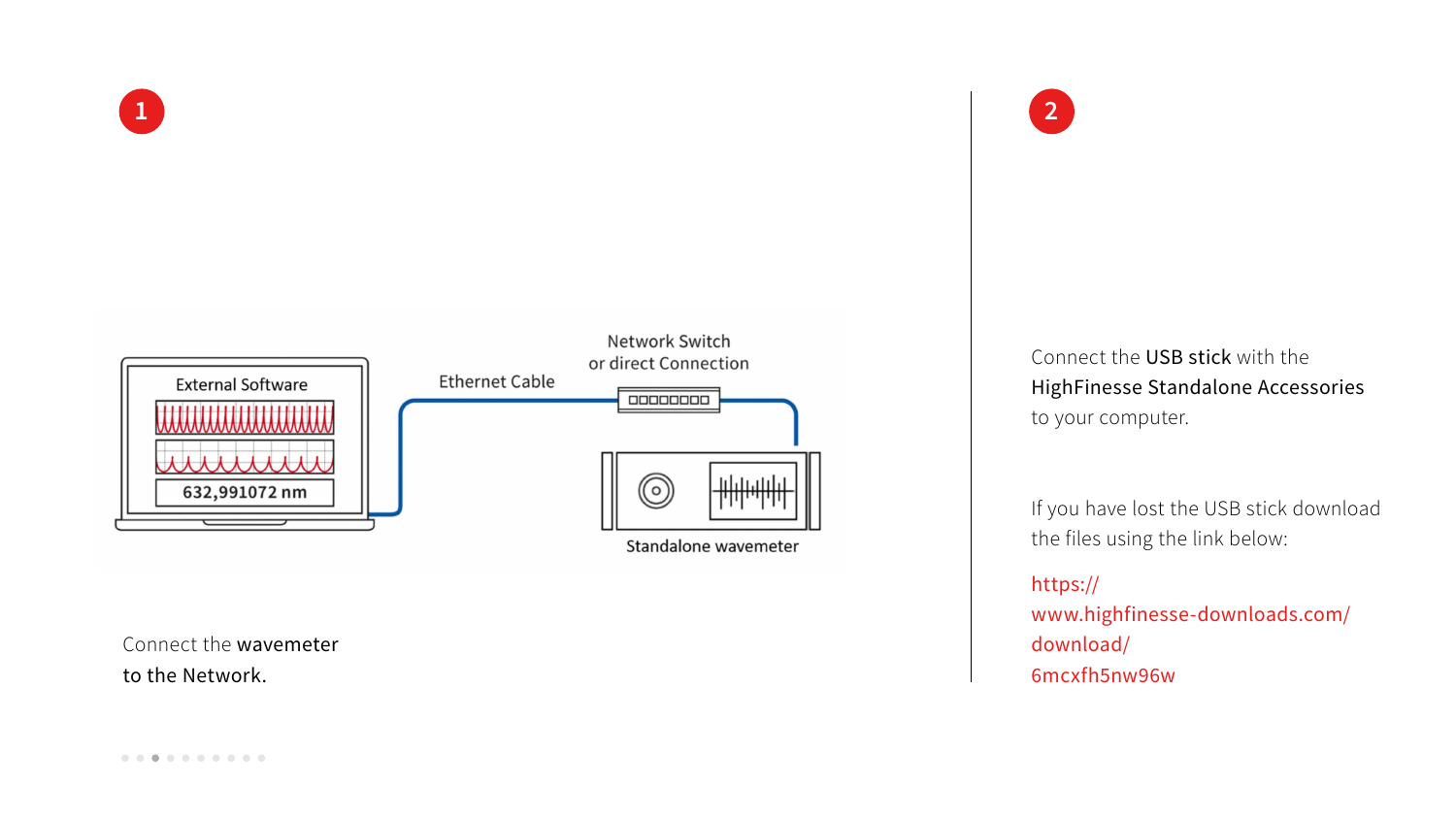Find the RAR archive HighFinesse Standalone Accessories on the USB stick.

Extract the RAR archive HighFinesse Standalone Accessories.



Open the extracted folder HighFinesse Standalone Accessories.







### HighFinesse Standalone Accessories

Type: RAR archive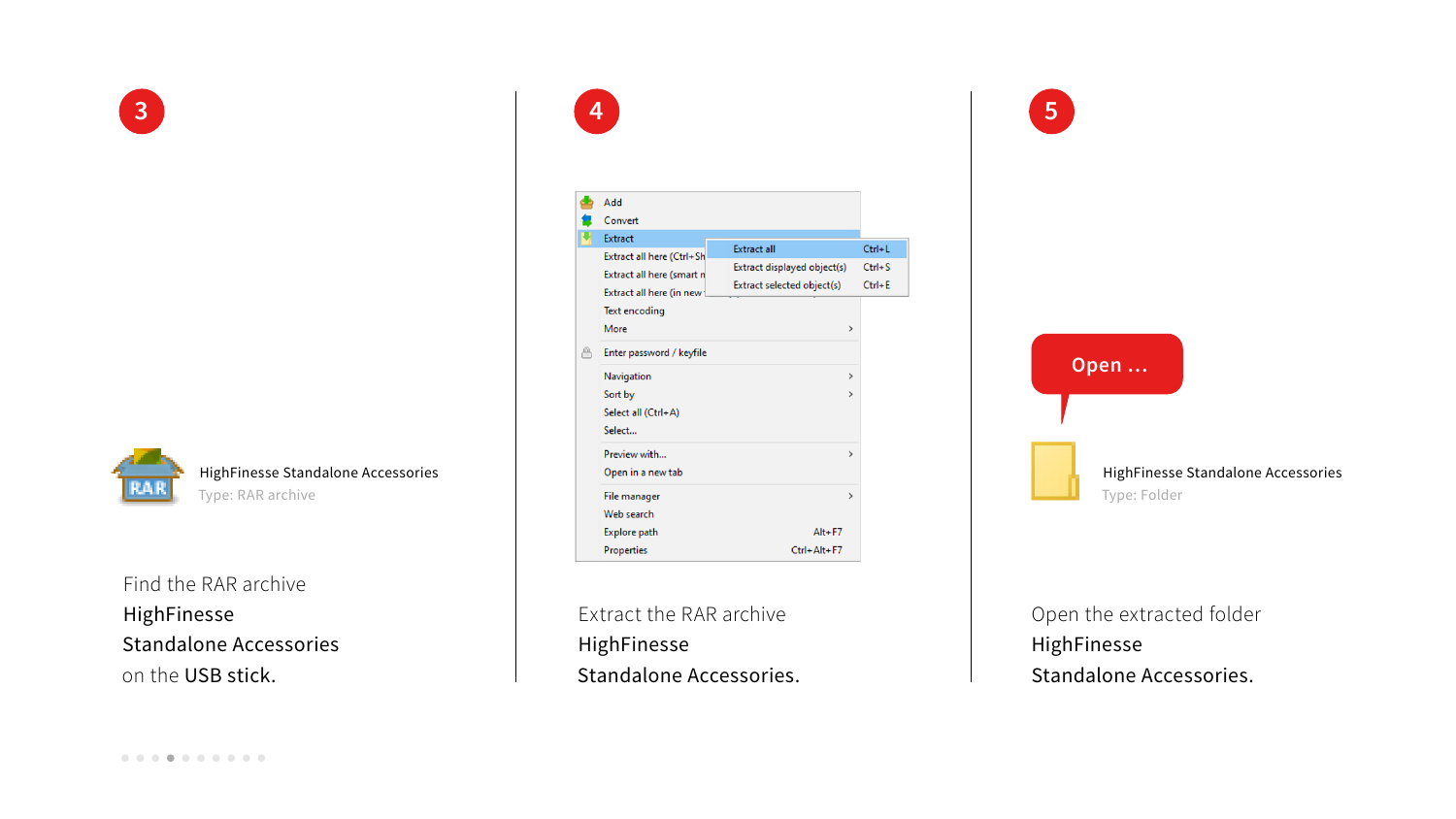Copy the folder NetGUI for generating the correct wlmData.ini to your computer (for WS6 Standalone only).



Copy the folder Example Longterm to your computer.

# Open the folder NetGUI for generating the correct wlmData.ini (for WS6 Standalone only).



NetGUI for generating the correct wlmData.ini Type: Folder







NetGUI for generating the correct wImData.ini

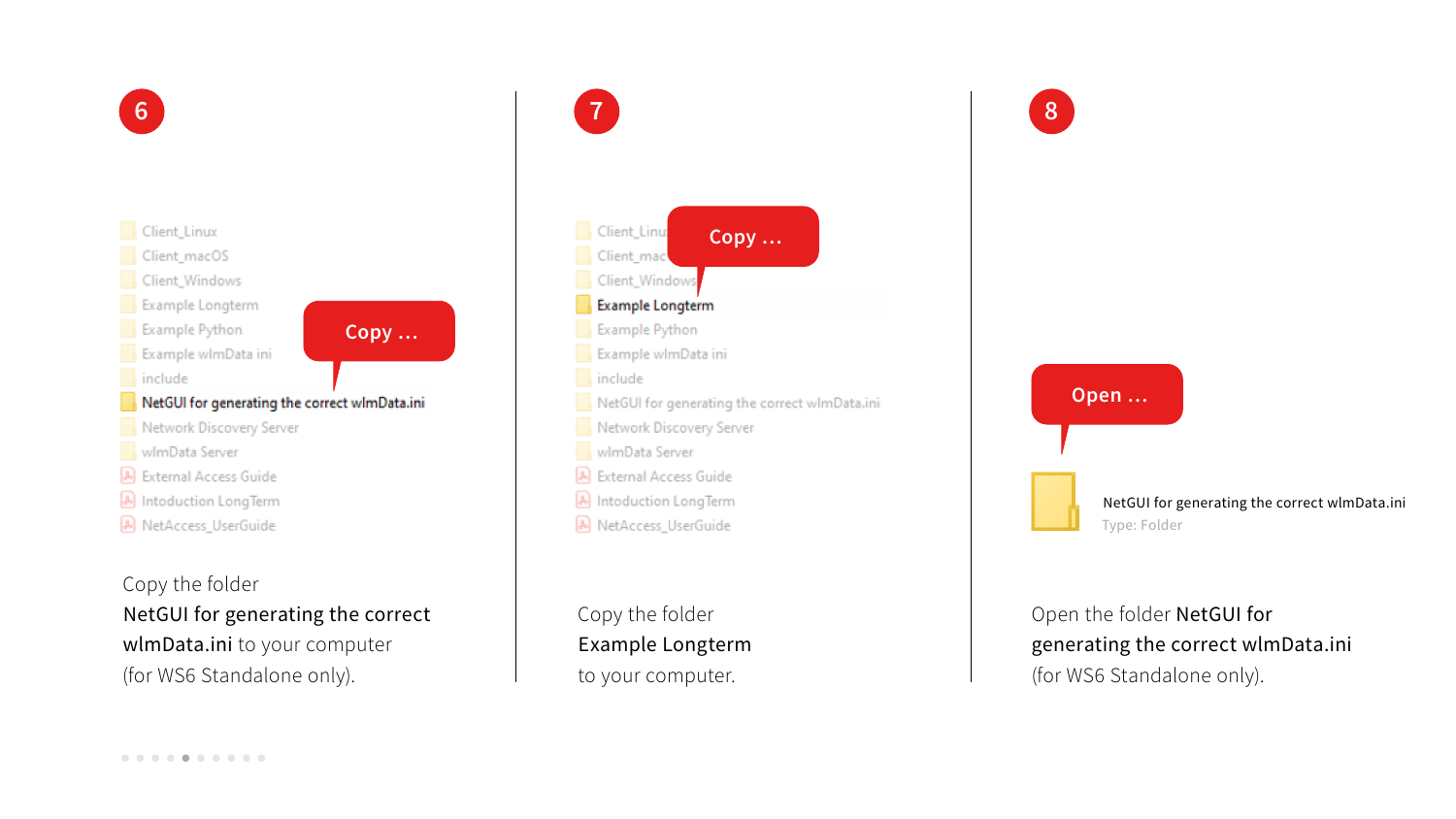Close the NetGUI.

## Result:

The **NetGUI** has automatically overwritten the file wlmData.ini located in the same folder.

Start the **NetGUI** by opening wlm\_ws6net to test the connection.







In order to use the program UPD has to be allowed in your network. The NetGui can be used to adjust the measurement settings and monitor the interferograms.

| N. Network Wavelength Meter WS/6-363<br>Result unit |               |
|-----------------------------------------------------|---------------|
| Vavelength, vac. [nm]                               |               |
| Wavelength, air [nm]                                | $4.000 \cdot$ |
| C Freguency [THz]                                   | $3.500 -$     |
| C Wavenumber [1 / cm]                               | $3.000 -$     |
| C Photon energy [eV]                                | $2.500 -$     |
| Pulse<br>C Continuous                               |               |
| C Pulsed (opt. triggered)                           | $2.000 \cdot$ |
| C Pulsed (ext. trigg. 1)                            | $1.500 -$     |
| C Pulsed (ext. trigg. 2)                            | $1.000 \cdot$ |
| Precision                                           | 500           |
| ⊙ Fine                                              |               |
| о<br>Wide                                           | 0             |
|                                                     | Wavelength,   |
| Display<br>Ⅳ Show signal                            |               |
| Fast                                                |               |
|                                                     | $p = 967$ mb  |
| $T = 22.9 °C$                                       |               |

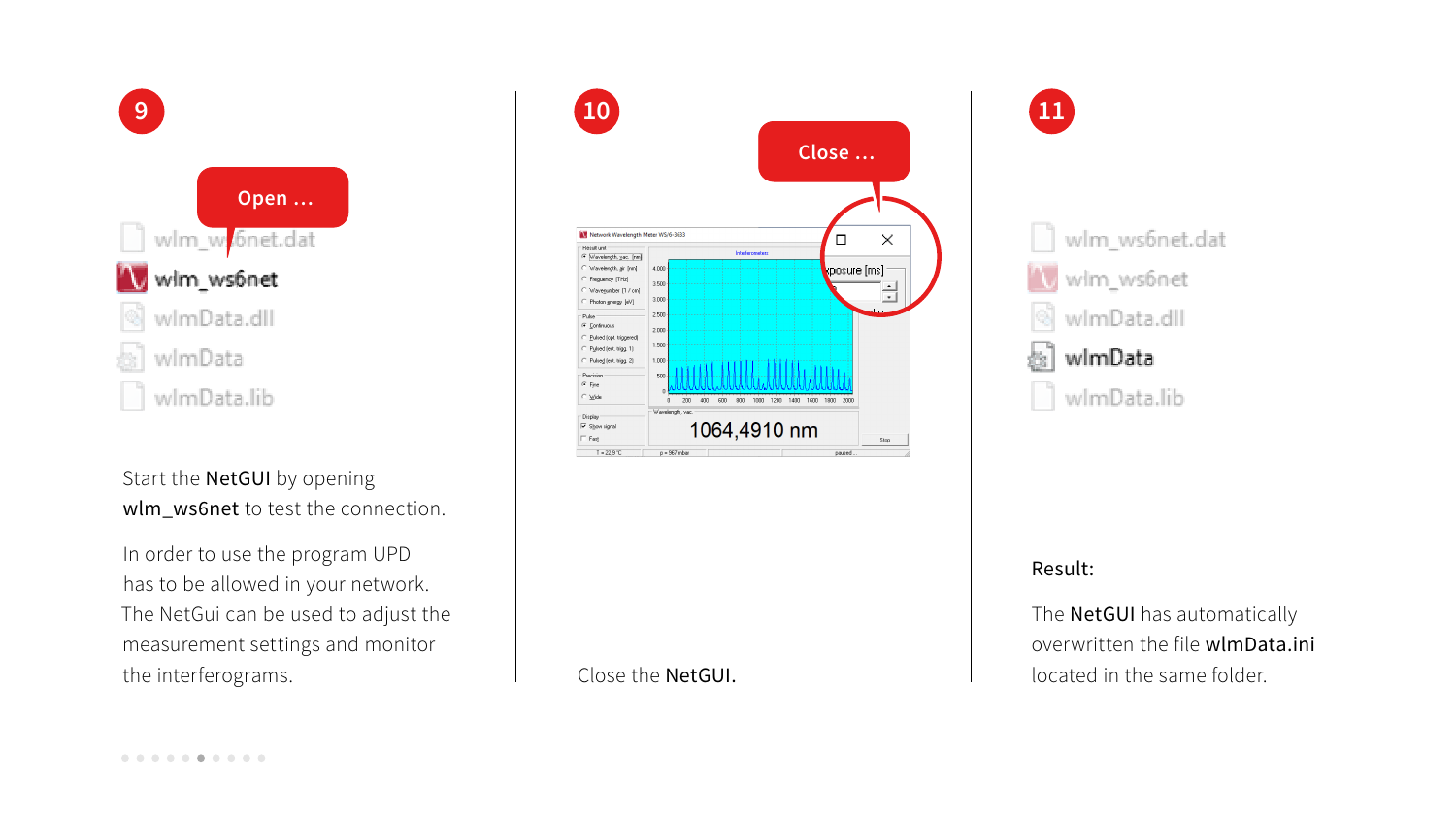The file shows you the IP address of the standalone instrument in your network.

In this example it is 192.168.13.161





WImData - Notepad

File Edit Format View Help [wlm\_ws6net.dat] version=4 address=192.168.13.161 port=7171 port2=7172 offload=1



| wim_ws6r<br>wim_ws6r |         | Open  with texteditor                                                                                                                            | 3:12<br>0:55 | <b>DAT File</b><br>Application                              | 993 KB<br>497 KB                                            |
|----------------------|---------|--------------------------------------------------------------------------------------------------------------------------------------------------|--------------|-------------------------------------------------------------|-------------------------------------------------------------|
| wlmData.dll          |         | 14/03/2021 07:21                                                                                                                                 |              | Application exten                                           | 121 KB                                                      |
| wimData<br>Ø.        |         | 10/01/2022 11:10                                                                                                                                 |              | Configuration sett                                          | 1 <sub>KB</sub>                                             |
| wlmData.lib          | H<br>1Q | Open<br>Print<br>Edit<br>Share with Skype<br>PeaZip<br>Share with Skype<br>7-Zip<br>Edit with Notepad++<br>Scan with Microsoft Defender<br>Share | ⋗<br>>       | <b>IB File</b>                                              | 36 KB<br>Open the file wlmData<br>in this folder with an te |
|                      |         | Open with                                                                                                                                        | ╲            | Notepad                                                     |                                                             |
|                      |         | Give access to<br>Restore previous versions<br>Send to                                                                                           |              | Visual Studio Code<br>WordPad<br>Search the Microsoft Store |                                                             |
|                      |         | Cut                                                                                                                                              |              | Choose another app                                          |                                                             |
|                      |         | Copy                                                                                                                                             |              |                                                             |                                                             |
|                      |         | Create shortcut                                                                                                                                  |              |                                                             |                                                             |
|                      |         | Delete                                                                                                                                           |              |                                                             |                                                             |
|                      |         | Rename                                                                                                                                           |              |                                                             |                                                             |

ini. exteditor.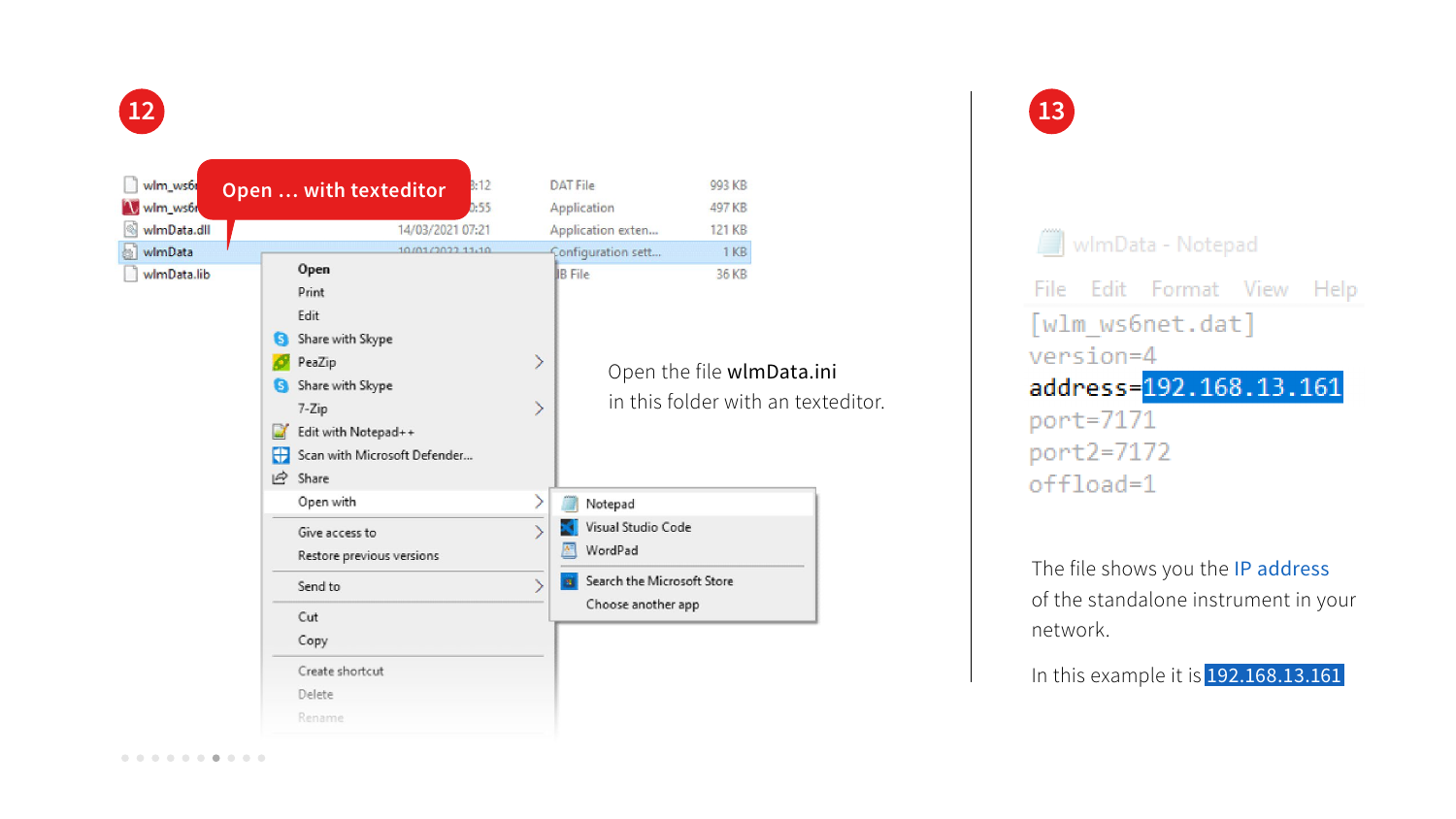Copy the IP address to your clipboard and close the folder and the wlmData.ini.



Open the folder Example LongTerm …

… and open the file wlmData.ini with an texteditor.

Example LongTerm







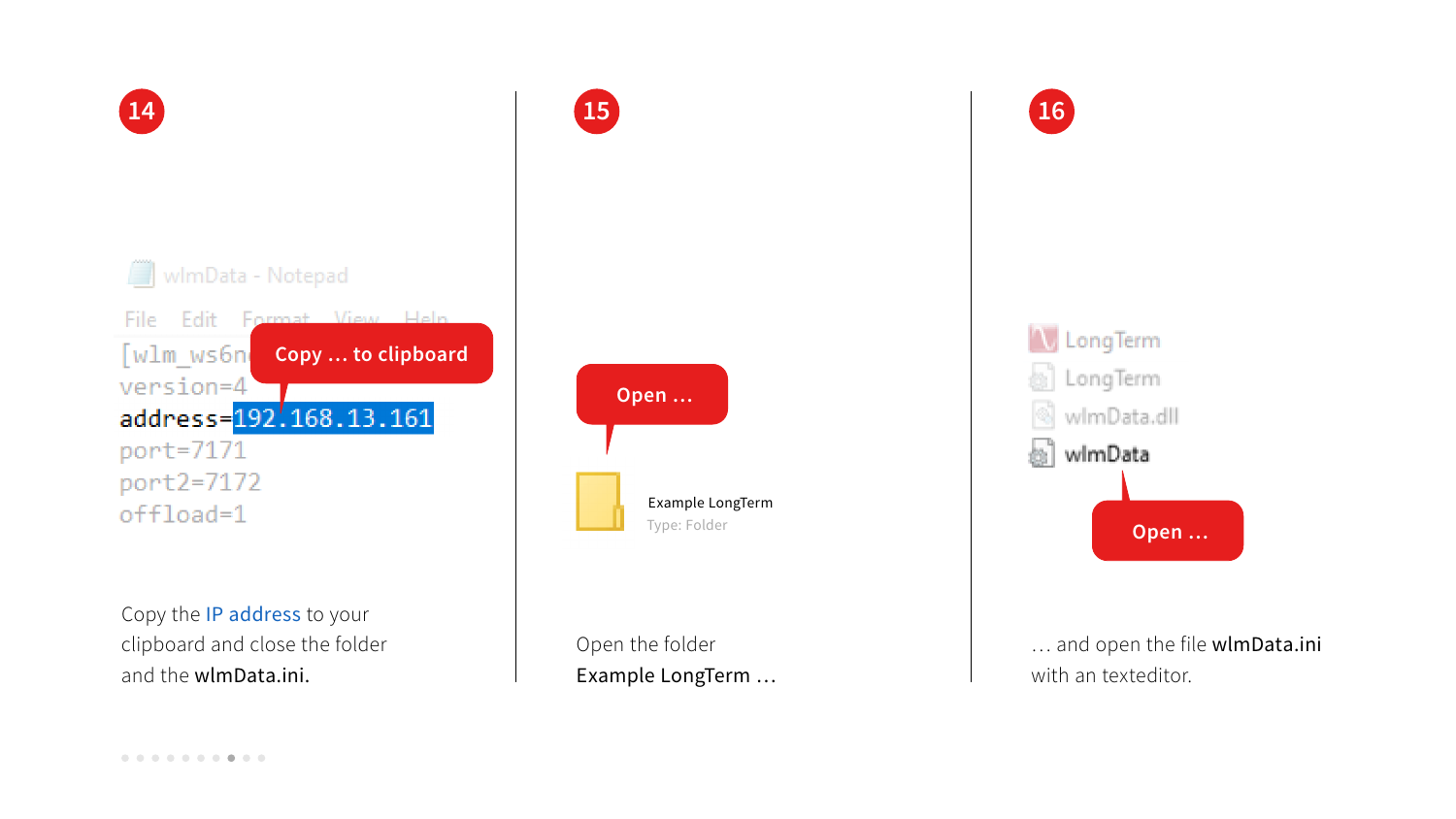

```
wimData - Notepad
```

```
File Edit Format View Help
; @file wlmData.ini
; @brief Example configuration file for HighFinesse NetAccess WLM/LSA network solution
; client side library
; @date: 2021.03.10
; @version: 0.1; wlmData.ini example scenario 1 configuration file
[default]
                       ; Default settings (it match with all measurement applications)
version = 4\div IPv4
address = 192.168.13.183; Instrument server IP address
                       ; Set/Get TCP Port number
port = 7171; CallbackProc/Ex TCP Port number
port2 = 7172offload = 1; ConvertUnit / ConvertDeltaUnit functions
                       ; network offload (1=0n, 0=0ff)
loglevel = 3; Loglevel: Warning
                       ; Error signaling: Log+EXIT 1 + 8 = 9errormode = 9; wlmData.ini example scenario 2 configuration file
; Configuration section for LongTerm1.exe
; [LongTerm1.exe]
; version
        = 4; IPv4
                       ; Instrument server IP address
; address = 192.168.10.2; Set/Get TCP Port number
; port = 7171; CallbackProc/Ex TCP Port numbe
; port2 = 7172
```
Find the factory set IP address in this file.  $\qquad$  by the address in your clipboard.

Replace the factory set IP address

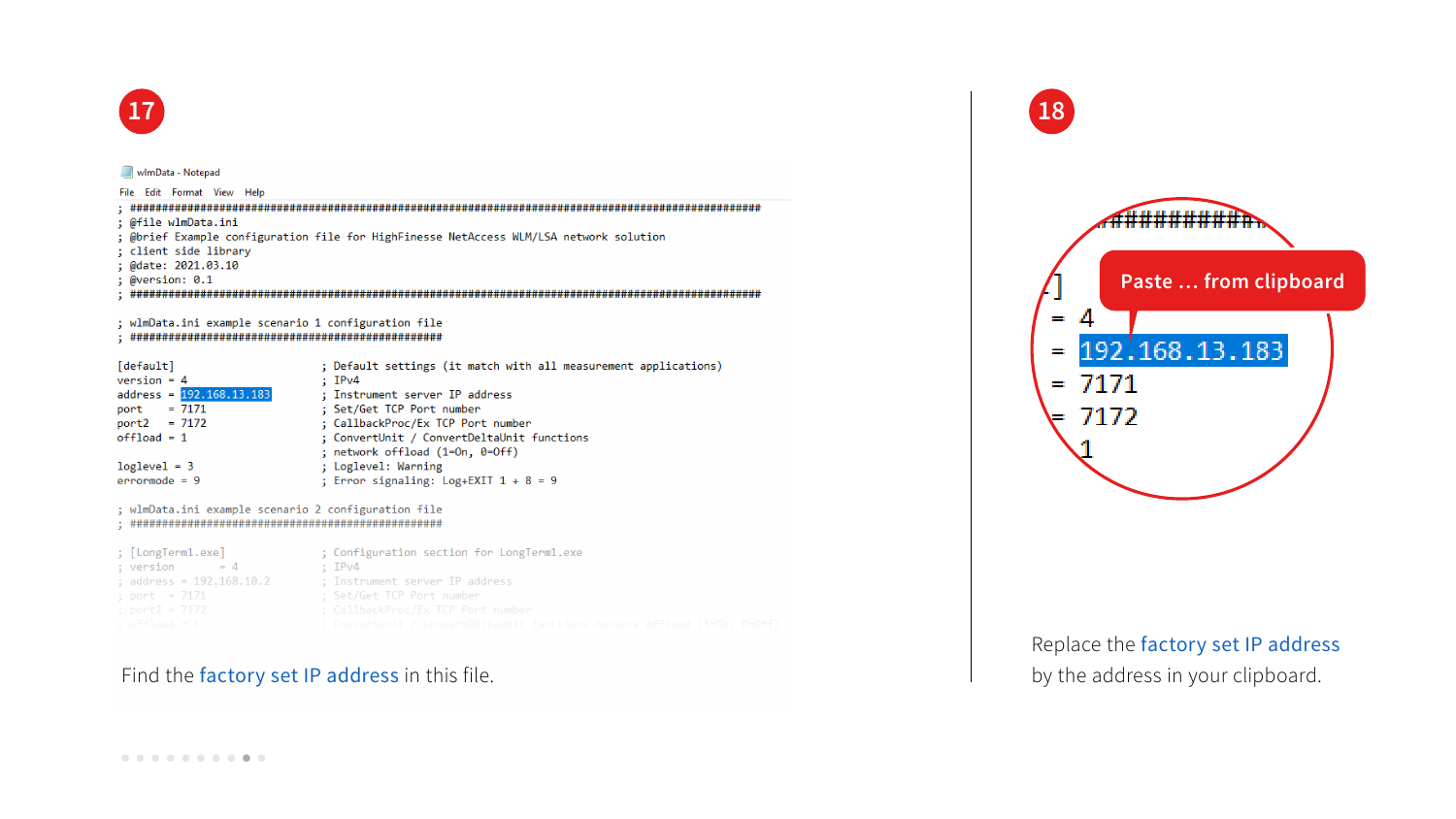# Save the file wlmData.ini

… and close this file.

- This program allows you to log the wavelength and additional
- See also: Introduction LongTerm.pdf
- save the data as an ASCII file.

More detailed description of the application, see:

How to …



… control the wavemeter with your own application via the network.

HighFinesse Tutorial NetAccess\_UserGuide.pdf

### **Open …**

- 
- 
-